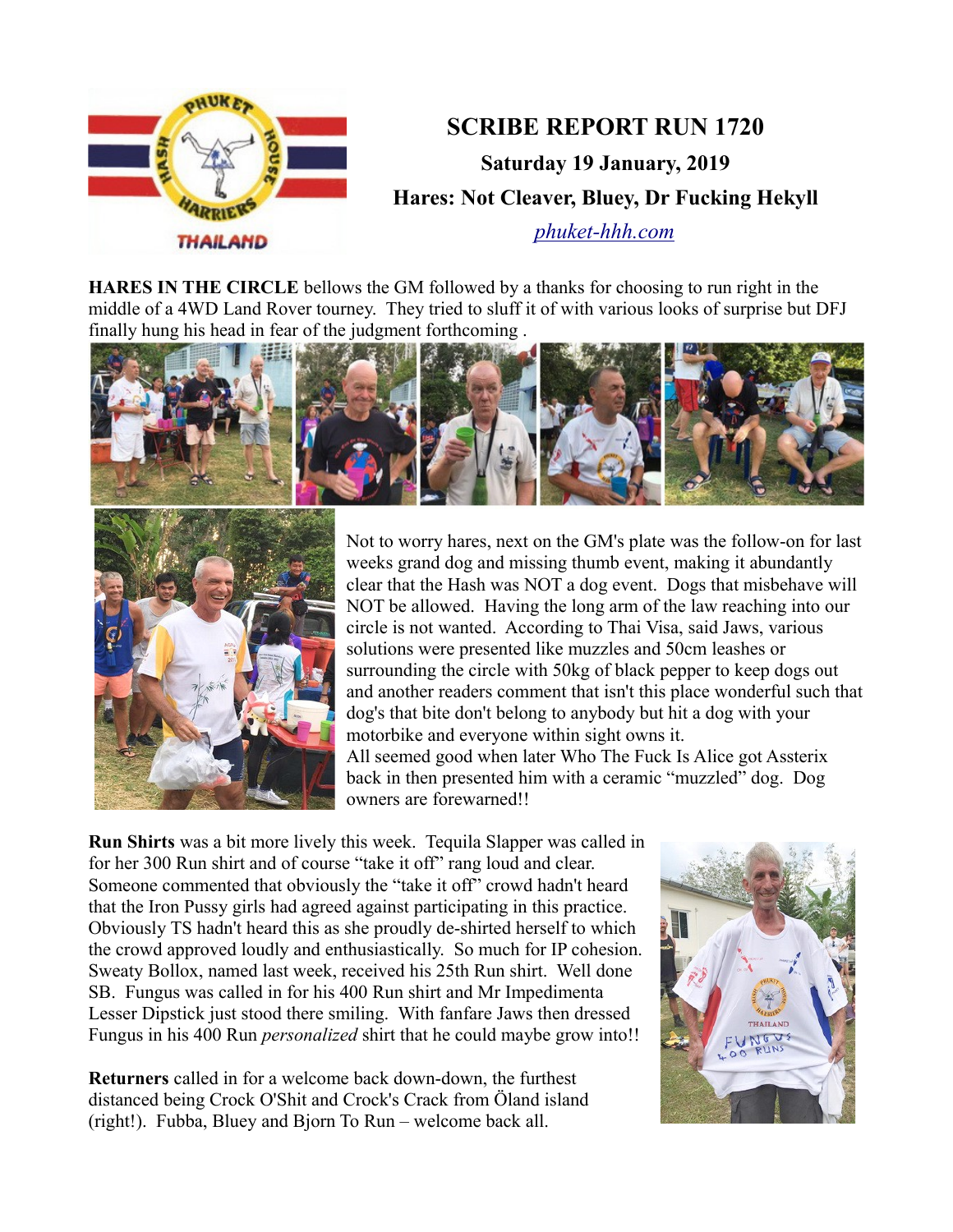

**Virgins** were called in and confused by The Mighty Quim's antics as he worked to sort out placing the cups in some sort of pattern. Tight Fit got involved and finally all was sorted and ice water applied. It's still a bit of a fire drill getting virgins out of the circle with no one quite knowing who does and does NOT get a shirt. Chinese fire drills can be entertaining, On On.

Cunt Of The Litter came in as a **Visiting Hasher** from the China Hash in Taipei. He actually said he's coming back although it was touch and go according to Tight Fit who overheard COTL bitching about having to buy everything on our hash while in Taipei water is included in their 600 baht registration. To top it off COTL sees

Assterix showering at the back of his truck and asked for some water. Assterix told him 10 baht per

dipping bowl. COTL approached Assterix twice thinking Assterix had to be joking. Ha!!

**Announcements** brought in Wilma and Tequila Slapper for the Bike Hash then Trump A Go-Go and Nothing to promote the Outstation Run scheduled for March 8-10 (make your bets on elections- or not). See the website for details; registration will continue for several more weeks.

The GM got Crack A Boner and Big Keyunt in for being seen pulling a quick U-Turn only 100m before a Police Check Point. Lost they said, not likely, more like fugitives on the getaway.



**Run Offenses** kicked in with Manneken Pis getting in Master Baker, Butt Plug and Repressed One on the ice short cutting to stay in front. Flubba slyly worked over to the ice claiming he is a known short cutter, and at one time he was a front runner. Free beer is free beer and just looking at him lets you know he has no pride. (Tight Fit is included the picture below as he specifically asked to be in the scribe notes if there was a picture on of him appearing statuesque. Say no more.)



GM called in No Hope for showing his protest to the increased registration fee by paying in Satang, those pesky little coins that businesses give as change but don't seem to accept for payments. Fungus got No Hope and Rubber Up The Shithole in as when the bus missed the turn in from the main highway it had to make two U-turns to get back to the same turn. Jokinly Rubber Up The Shithole commented we were only doing this to see if anyone was following us. And the answer was, yes, Paper!